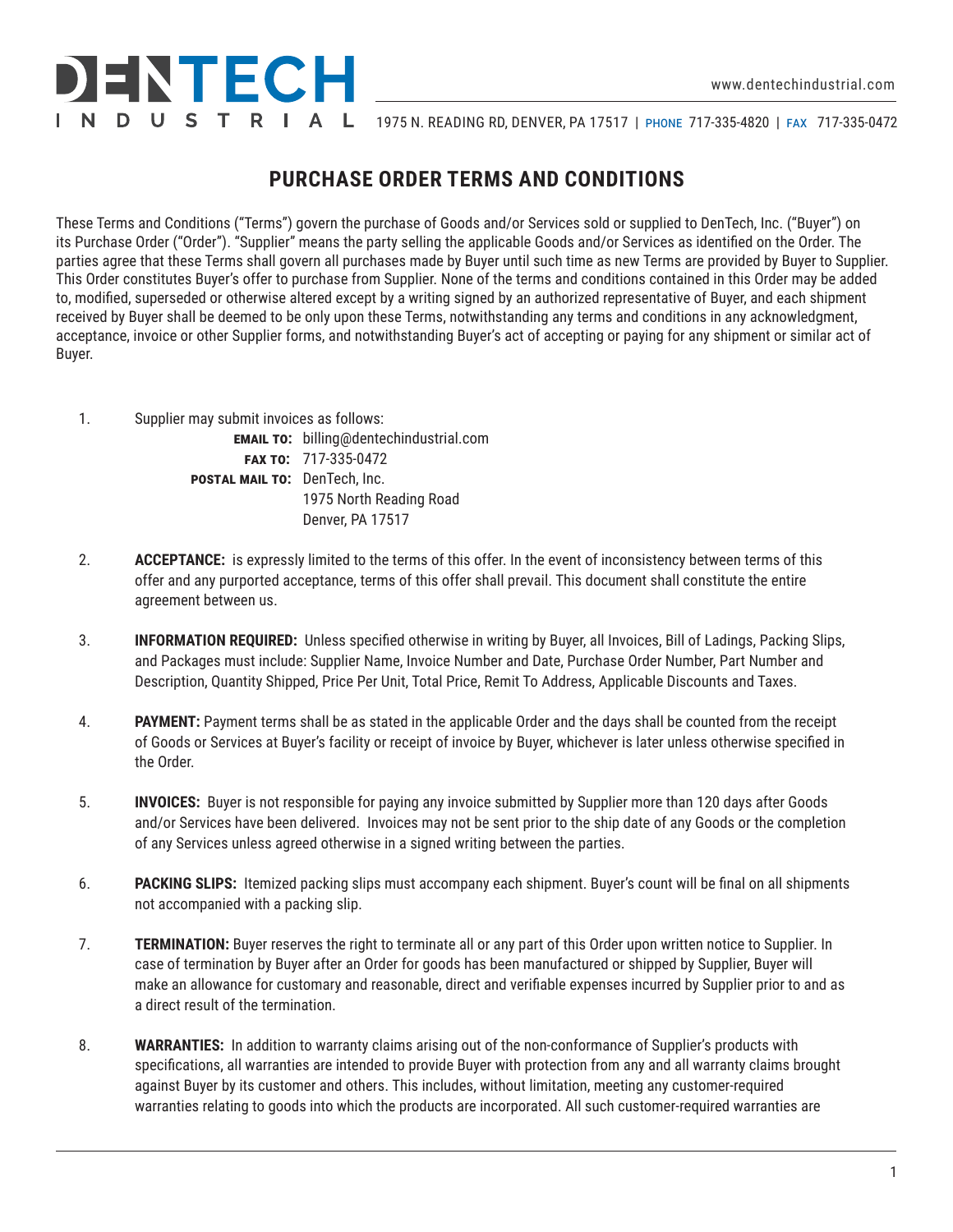## ENTECH N D U S T R I A L

1975 N. READING RD, DENVER, PA 17517 | phone 717-335-4820 | fax 717-335-0472

incorporated herein by reference. Seller represents and warrants that its products are merchantable, free from any defects in material or workmanship and shall perform in accordance with any manufacturer's warranties. If any product fails to satisfy the warranty during any applicable warranty period, whether or not resold and shipped by Buyer, Buyer shall give written notice of such defective product(s) to Seller within 120 days of the date that Buyer becomes aware of such failure and shall deliver the defective product(s) to Seller within 120 days of the date when Buyer receives possession of such defective product(s). At Buyer's election, (a) Buyer may require that Seller promptly deliver to Buyer replacement products, (b) Buyer may set-off that portion of the price attributable to the defective products against current or future amounts owing to Seller, or (c) Seller shall credit any amounts owing from Buyer for that portion of the price attributable to defective products. Buyer shall ship any defective or nonconforming products to Seller on a freight prepaid basis and, at Buyer's election, deduct the amount of such prepaid freight from amounts owed to Seller or receive prompt reimbursement from Seller. If Buyer elects to receive replacement products, Seller shall deliver such replacement products to Buyer FOB Delivery Point on an expedited basis. All costs associated with the return of products to Seller and the redelivery of conforming products to Buyer for failure to satisfy the acceptance testing or warranty shall be at Seller's sole cost and expense.

- 9. **INSPECTION:** Buyer may inspect and evaluate all products (including all tooling and material used in their manufacture), and all services at times and places designated by Buyer. Seller will perform its inspections as designated by Buyer and Seller will make inspection systems, procedures and records available to Buyer upon request.
- 10. **RISK OF LOSS:** Unless a Purchase Order specifically provides otherwise, risk of loss or damage to products covered by a Purchase Order shall remain with Seller until, and shall pass to Buyer, only upon (a) delivery of the Products on board a carrier, if transportation is FOB Origin, or (b) formal acceptance by Buyer or delivery of possession of the products to Buyer at the destination specified in the Purchase Order, whichever is later, if transportation is FOB Delivery Point, except for products which fail to conform which shall remain with Seller until any non-conformance has been cured.
- 11. **APPLICABLE LAW:** The laws of the State of Pennsylvania shall be deemed applicable to all aspects of the transaction covering material ordered hereunder. Any action in connection with a Purchase Order or other agreement shall be brought exclusively in the federal or state courts of the State of Pennsylvania, and both parties consent to the jurisdiction thereof.
- 12. **COMPLIANCE WITH LAWS:** Compliance with Laws Seller agrees to comply with, and represents and warrants that it has fully complied with, all applicable laws, statutes, regulations, and ordinances of each country, state, province, county, municipality or other applicable governmental body, authority, and agency in connection with the manufacture, shipping and delivery of products.

Before or at shipment of any Good that requires a Safety Data Sheet ("SDS"), Supplier will deliver a current and complete SDS to Buyer. Supplier warrants that each Good is in compliance with, or exempt from, all applicable chemical control laws, including, without limitation, the United States Chemical Control Law known as "TSCA" and any other global chemical control laws applicable to the Goods. Supplier will promptly inform Buyer In writing of any change in a Good's regulatory status under any chemical control law.

13. Supplier acknowledges that as a government contractor, Buyer is subject to various federal laws, executive orders, and regulations regarding equal opportunity and affirmative action which may also be applicable to supplier. Accordingly, Supplier shall, to the extent they apply, abide by the requirements of 41 CFR §§ 60-1.4(a), 60-300.5(a) and 60-741.5(a). These regulations prohibit discrimination against qualified individuals based on their status as